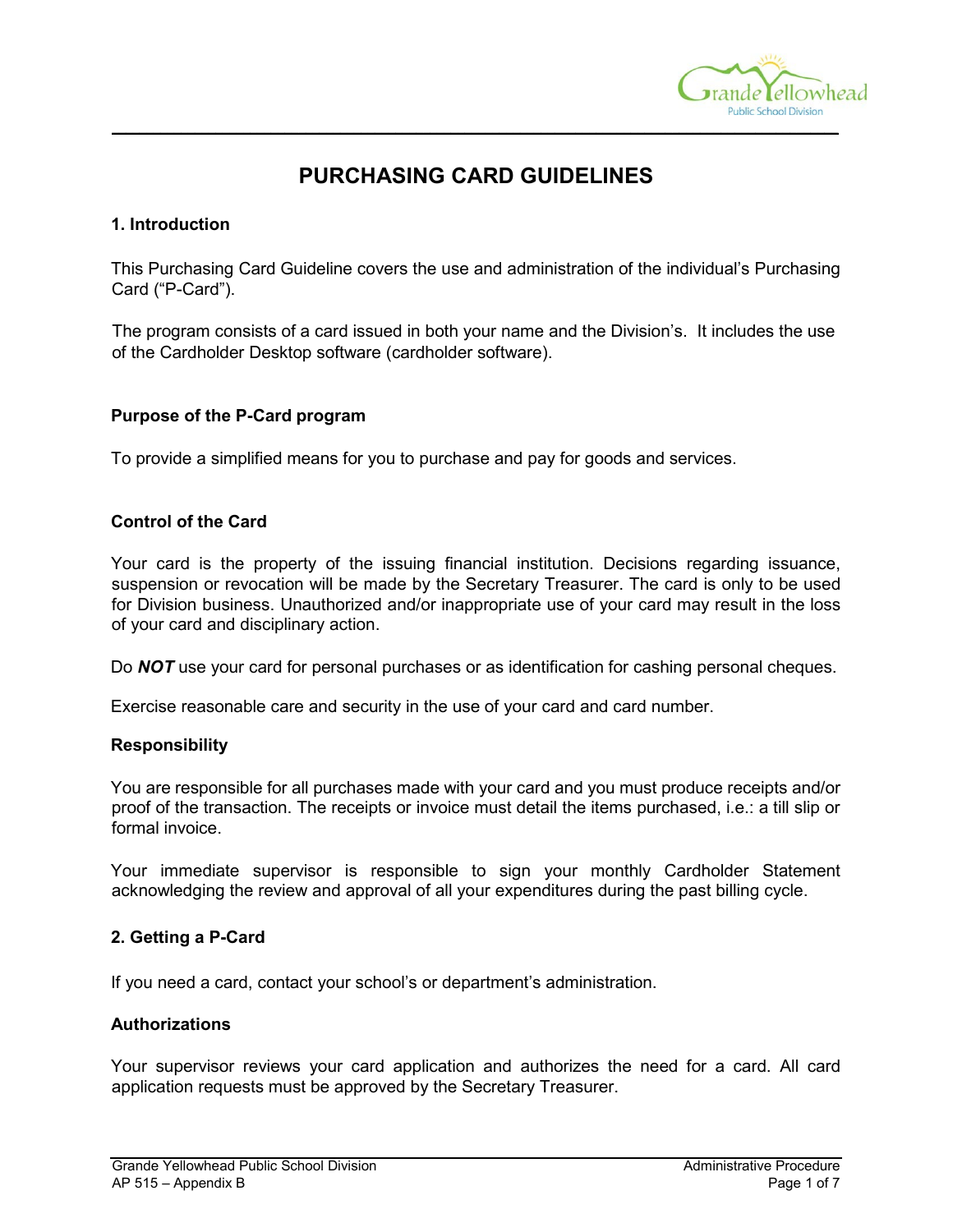Fully completed and approved applications must be submitted electronically to p-card@gypsd.ca

## **Acknowledgements**

By signing the Card Acknowledgement Form on the last page of this booklet, you are acknowledging your understanding of the terms, conditions and regulations regarding the use of the card as defined in these guidelines, and accept responsibility for the card in your possession. The signed acknowledgement will be kept on file at the Education Services Office.

## **Receipt of Card**

You will receive your card within approximately seven to ten (7-10) working days, after the application has been received by the Bank's card centre.

## **Card Activation**

Sign the back of your card immediately, and keep it in a secure place. Photo ID may be required by Vendors.

When the card is received, it must be registered online at [https://access.usbank.com](https://access.usbank.com/)

## **3. Types of Purchases**

Use your P-Card to purchase and pay for goods and services where the vendor accepts Visa.

## **Card Limits**

Each P-Card is assigned a monthly dollar limit that applies to all purchases. If your limit needs to be reviewed, contact your school's or department's administration. All p-card limit changes must be approved in writing by the Secretary Treasurer.

## **Restricted Purchases**

Certain merchant categories are blocked on the P-Card. Examples of some merchants that are prohibited by this action include:

- Wire transfer money order
- Furriers and fur shops
- Antique shops
- Pawn shops
- Jewelry stores
- Antique reproductions
- Dating and escort services
- Massage parlors
- Betting/track/casino/lotto

P-Cards should not be used to purchase gift cards, unless approved by the Secretary Treasurer.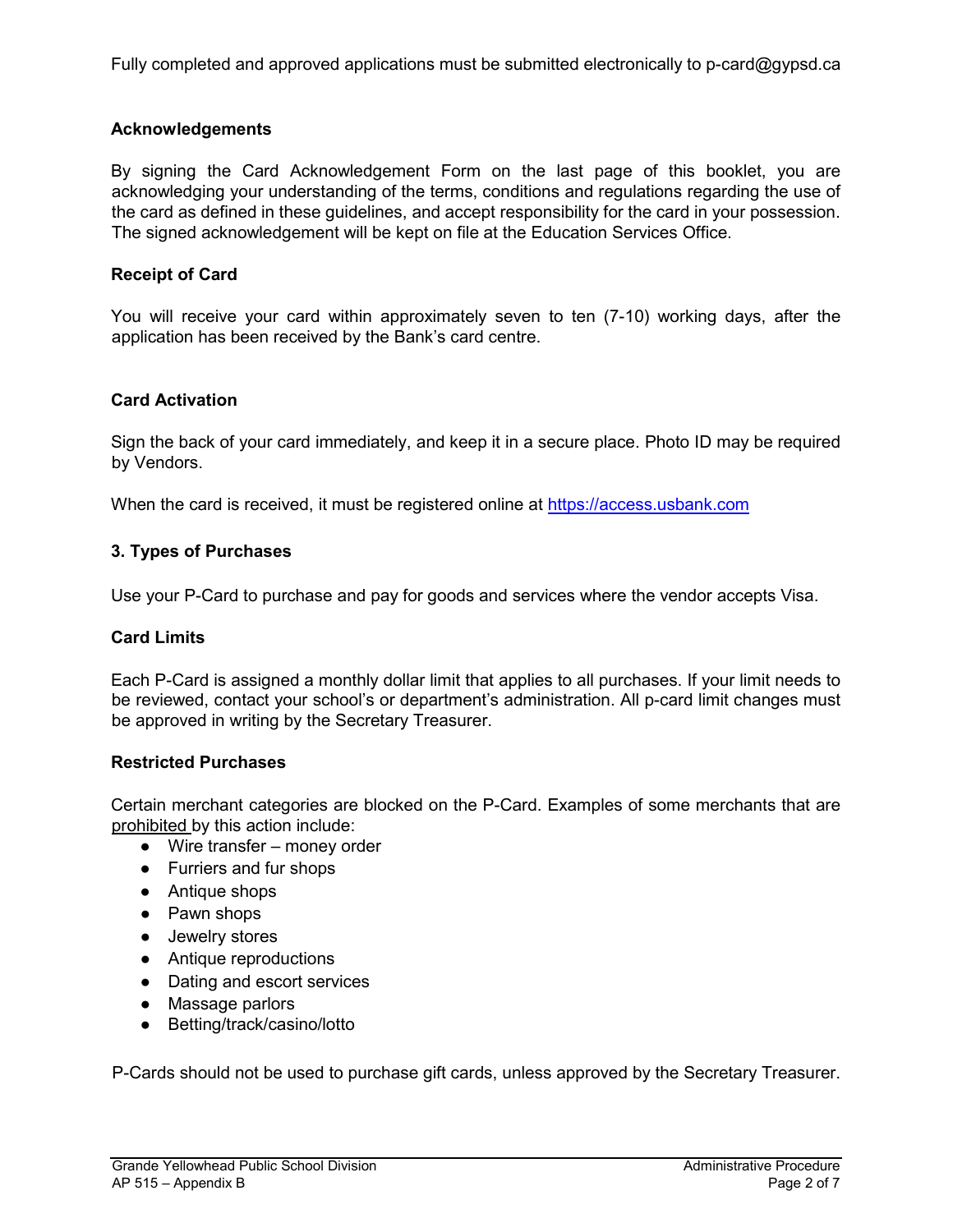## **4. P-Card Purchases**

You can use your P-Card to make purchases in person or by phone, mail, fax or internet.

## **Supplier Instructions**

Contact the supplier directly, and arrange for purchase and delivery to required location. Instruct the supplier to:

- send a receipt or packing slip directly to you and **NOT** to Accounts Payable
- enter their GST/PST registration number on the receipt
- identify the method of shipping the goods

## **Returning Goods**

You are responsible for the return of goods, and for obtaining a credit against your card number. **The card in which the charge originated is the card to be credited.**

Do *NOT* accept a cash refund.

## **Transaction List**

The Transaction List provides a record of activity and general ledger account distribution, and facilitates the reconciliation process.

#### **Declined Transaction**

If a transaction is declined, call the phone number on the back of the back of the P-Card.

## **5. Taxes**

Items purchased with your P-Card anywhere in Canada are normally to include applicable GST/HST or PST.

The GST/HST/PST amount shown on your statement is calculated by the software based on the total price and province of vendor. Verify that the GST/HST/PST that is calculated agrees to the GST/HST/PST on the receipt. If the GST/HST/PST does not agree manually change it on the Transaction List.

Tax codes are as follows:

- STANDARD (Default)
- B (Books Expense)

## **6. Account Code & Cost Allocation**

You can view your electronic P-Card statement on US Bank through GYPSD website staff quick links. Each purchase must be assigned a Division general ledger account code (or codes if more than 1 is applicable.)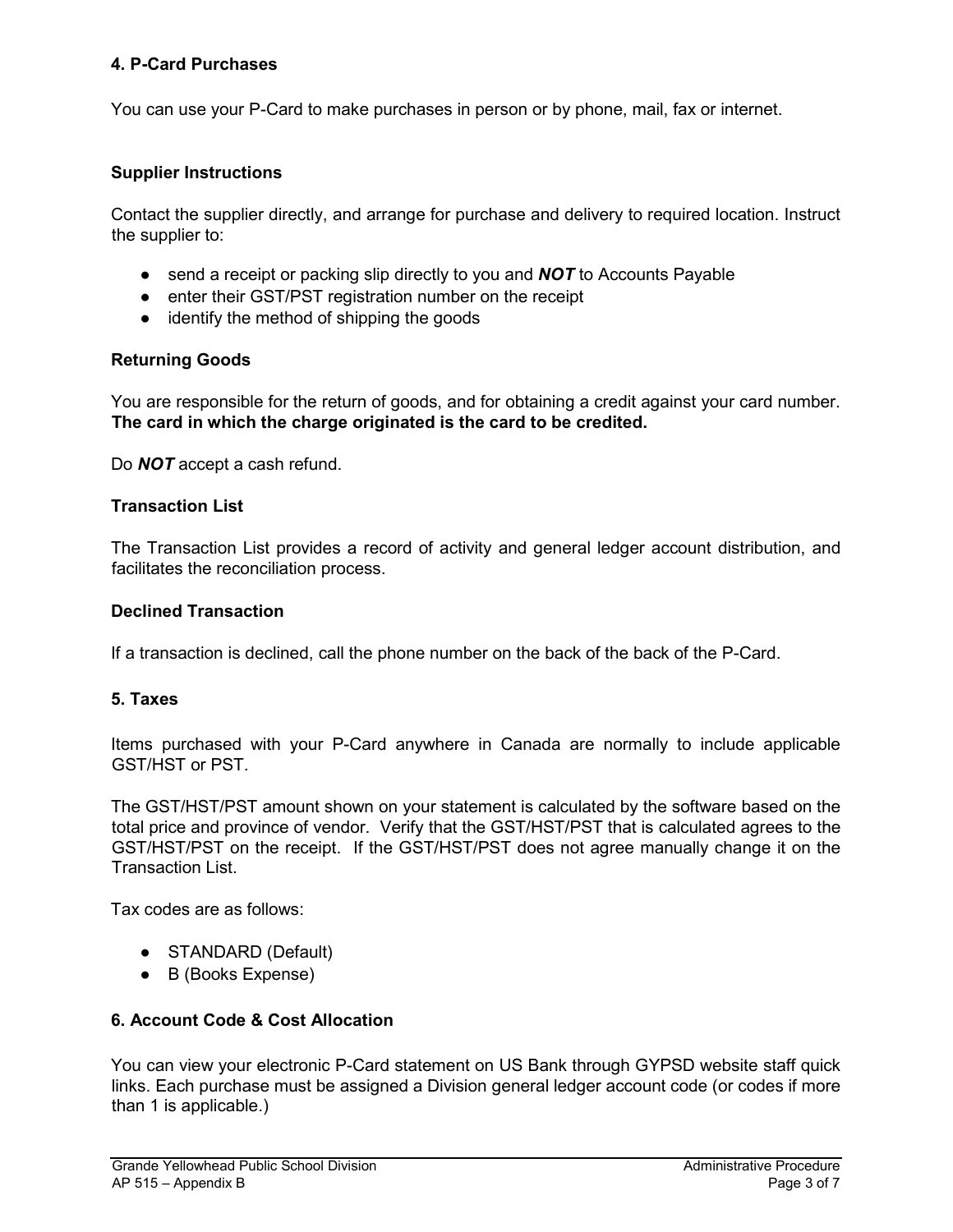# **Account Code**

The account code is composed of a:

- $\bullet$  GL Account #
- Project Costing #

A default code was entered for each cardholder.

You may change any of the account codes assigned, or you may split a transaction to one or more accounts when you are logged in to your P-Card statement on the internet.

You may be limited to specific segments based on your location, department or program area.

## **7. Statement Reconciliation & Payment**

The cycle cut-off date is the  $26<sup>th</sup>$  of each month, unless the  $26<sup>th</sup>$  falls on a weekend, then it is the Tuesday after the weekend. Shortly after, you will be able to review an electronic statement identifying all purchases made during the previous billing cycle. Notification of statement availability will be made by email from the Program Administrator. At this time the Program Administrator will indicate the due date for completion of the verification, reallocation and reconciliation process.

## **Statement Reconciliation**

As part of the statement reconciliation process, you are responsible to verify the completeness and accuracy of the statement as follows:

- verify all transactions listed on the statement are valid;
- update as necessary, any tax amounts and account codes;
- enter a description in the comments field;
- download and save a PDF copy of the Transaction List from US Bank;
- save supporting documentation & receipts for each transaction as a PDF document;
- combine transaction list, supporting documents and receipts into a single PDF file for approval;
- Electronically sign the Transaction List; forward to your supervisor for approval and signature through Adobe sign. All p-card submissions must be signed by supervisor before submission to [pcards@gypsd.ca;](mailto:pcards@gypsd.ca)
- P-card submissions will only be accepted through electronic submission via Adobe sign;

## **8. Supervisory Approval**

As part of the statement reconciliation process, your immediate supervisor is responsible to sign your monthly P-Card Transaction List acknowledging the review and approval of all your expenditures during the past billing cycle.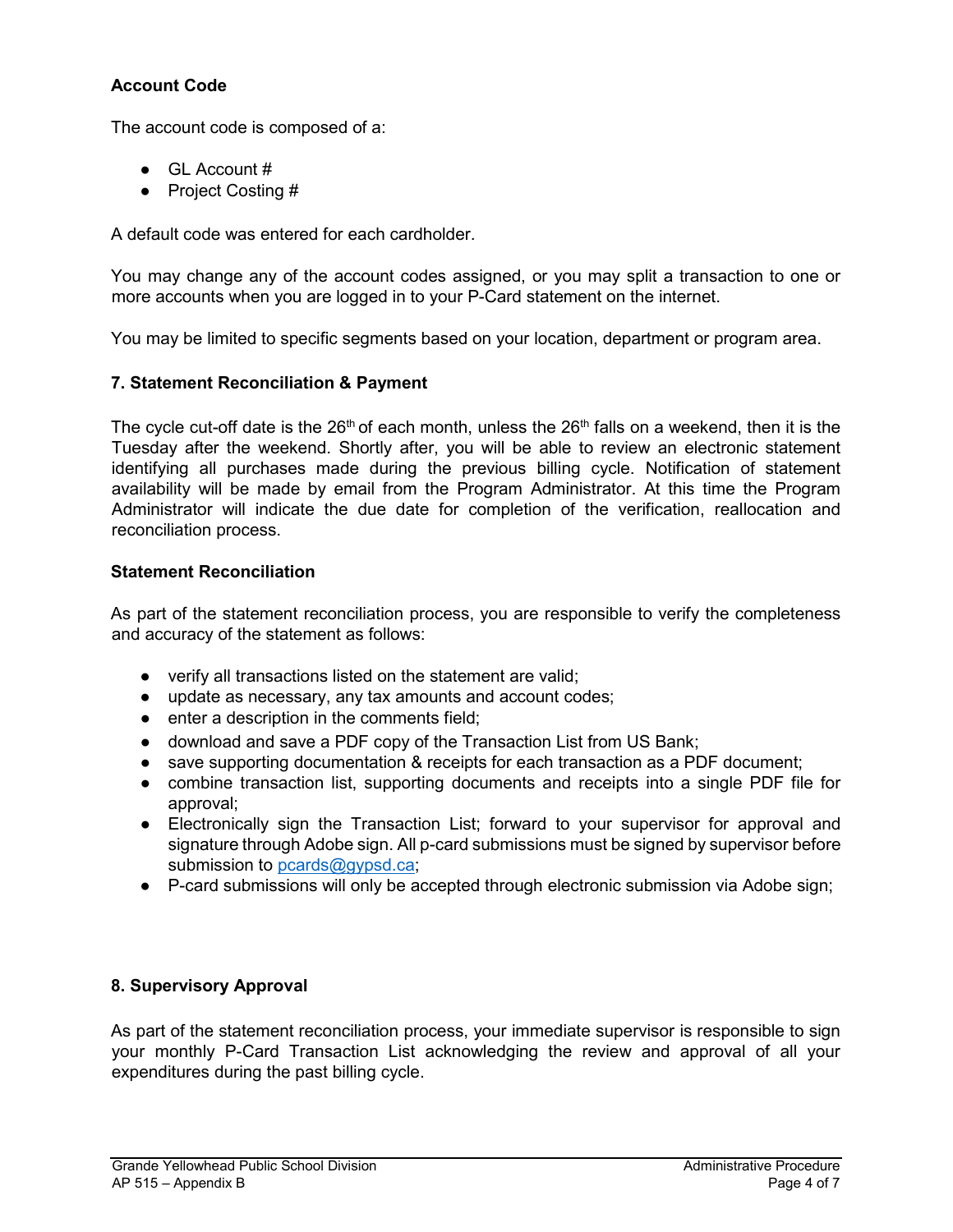## **Management Review**

In addition to this step, a Cardholder Activity Summary Report may be sent to each manager identifying all the cardholders in their cost centre who have incurred expenditures during the past billing cycle.

The supervisory approval of expenditures is a primary control essential to the success of the Purchasing Card program.

## **9. Dispute Process**

In the event that an item on the activity statement does not agree with your records receipts, contact the supplier immediately and try to resolve the difference.

If a credit is required, and the supplier agrees to credit your account, make note that the credit is still pending resolution.

If the supplier does *NOT* agree that an error has been made and no resolution is evident, contact Division Purchasing Card Administrator – **DO NOT CLICK ON THE DISPUTE BUTTON**

The amount of next invoice will be reduced by the amount of the disputed item until the question is resolved. Attach a copy of dispute form.

Disputed charges must be identified in writing to the bank within 60 days of the statement date. Disputes will then be resolved by the bank within 90 days.

## **10. Cardholder Transfers, Terminations & Cancellations Transfers**

If you are transferred to another location please return your card directly to the issuing school's or department's administration. It is up to your new school to determine whether a card will be issued.

## **Terminations & Cancellations**

If you terminate, retire or wish to cancel your card, send your card to your current school's or department's administration.

## **Your supervisor is responsible to collect your card, cut it in half, and send it to the Program Administrator.**

## **11. Leave of Absence**

If you are taking a leave of absence, send your card to your immediate supervisor.

Your supervisor and Program Administrator will decide whether to cancel your card, de-activate it, or temporarily block it.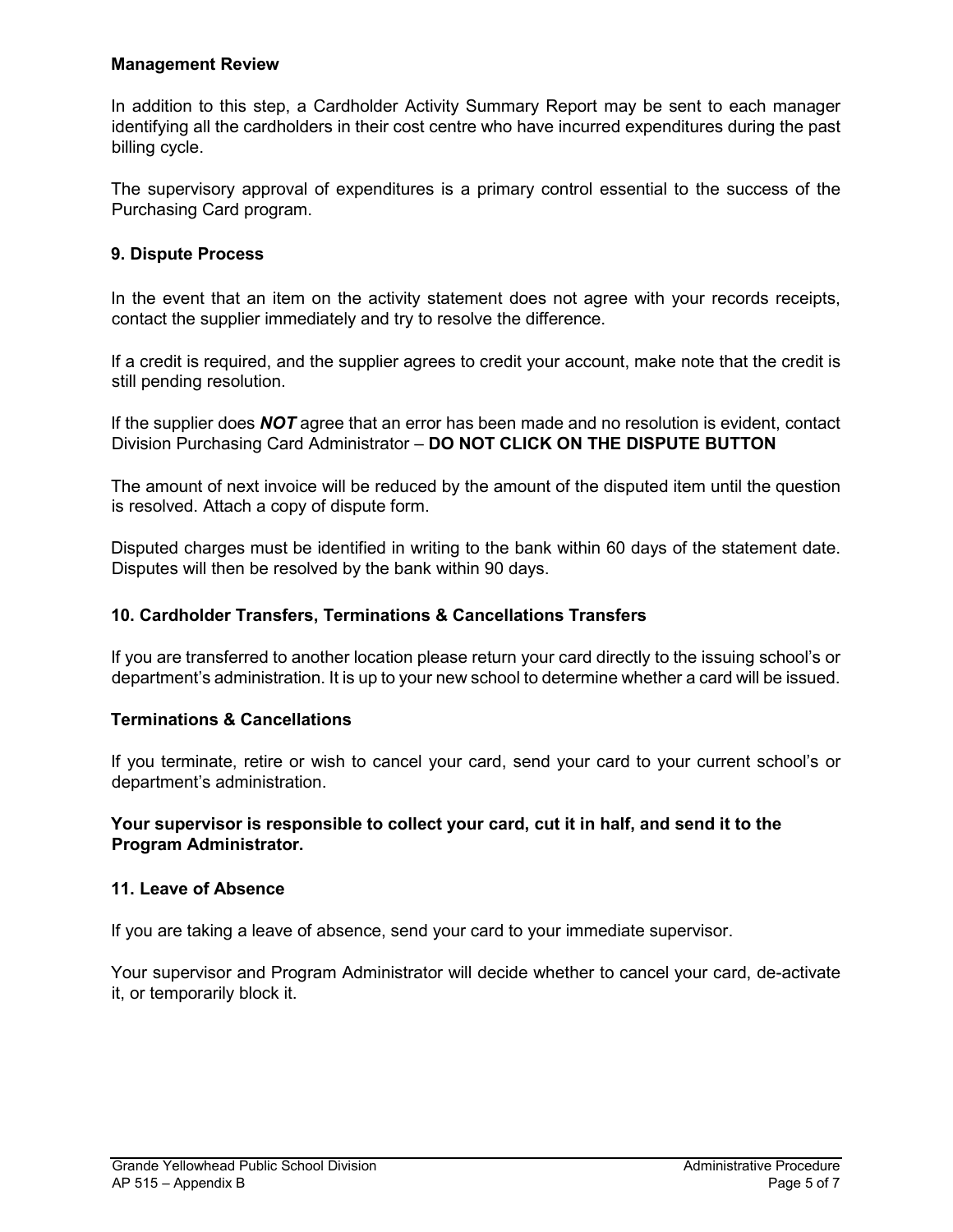# **12. Lost or Stolen Cards**

If your card is lost or has been stolen (or you suspect it is lost or stolen):

- Notify U.S. Bank Canada VISA Emergency Card Replacement immediately at 1-800-588-8067.
- Notify your school's or department's administration immediately; in the event that you are unable to contact the administration, contact the Purchasing Card Administrator (listed on p.6)

# **Liability**

The corporation is *NOT* liable for any debt resulting from the loss or theft of your card after the time you contact the bank.

# **13. Key Contacts**

*U.S. Bank Canada Visa Commercial Card Centre:*

# *Lost/Stolen Reporting*

## 1-800-588-8067

Emergency service is provided 24 hours per day, 365 days a year basis to:

- 1. Report lost or stolen card; and
- 2. Arrange emergency card replacement

# *Customer Service*

## 1-800-588-8065

Normal house of service are 8:00 am – 8:00 pm E.S.T. for following:

- Resolving problems on any purchases (including dispute process)
- Answering questions about account balances

# **GRANDE YELLOWHEAD PUBLIC SCHOOL DIVISION**

# **Purchasing Card Administrator:**

pcards@gypsd.ca

E-mail: pcards@gypsd.ca OR "Pcards Mailbox"